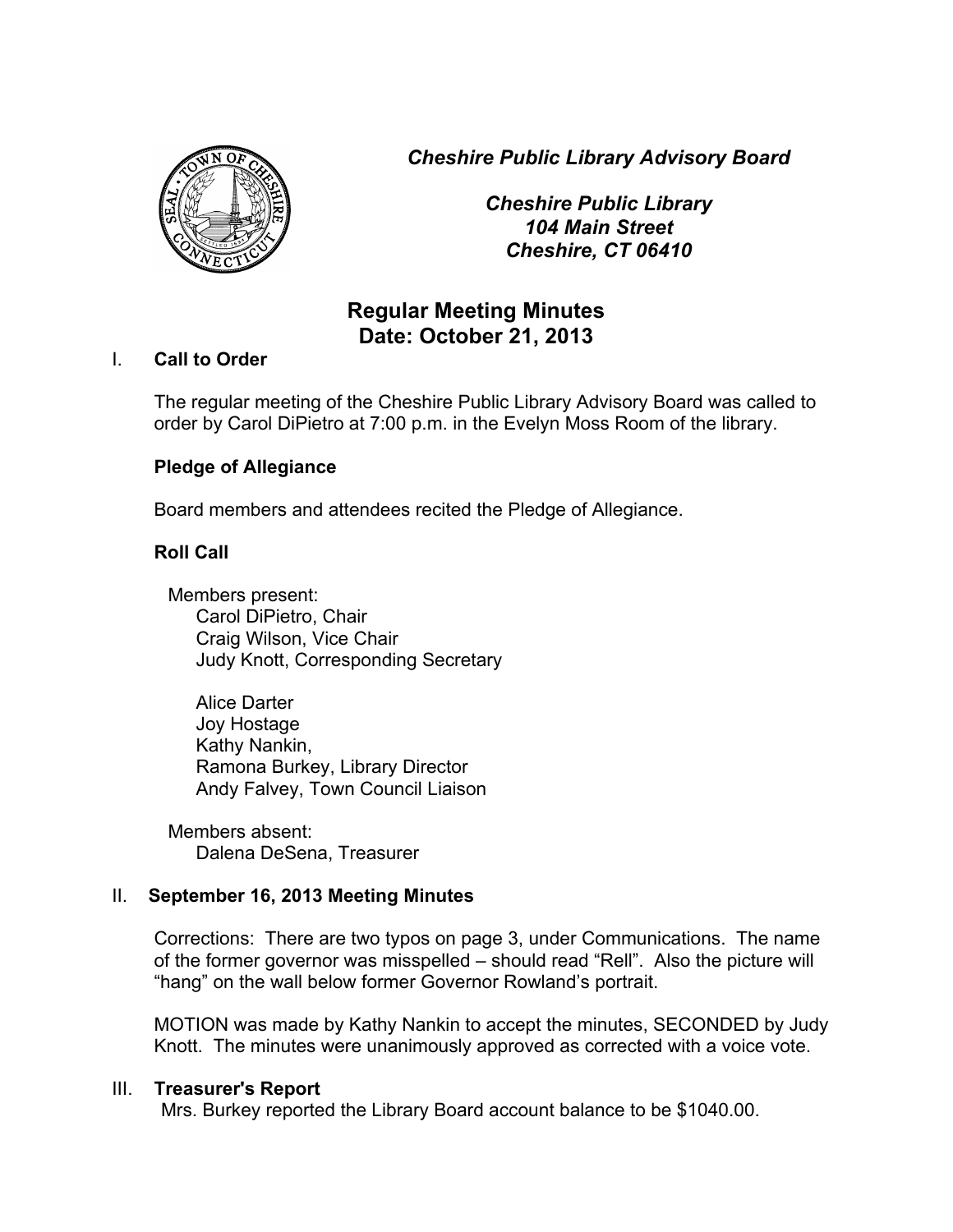### IV. **Reports of Committees**

1. School-Library Partnership

Mrs. DiPietro read the following report from Sue Hartley.

- School Visits Two first grade classes from Norton School came on Sept.  $18<sup>th</sup>$  and Sept. 20<sup>th</sup>. They had a tour of the library, heard some stories, chose a book and used their new library cards for the first time. Noureen Hakim was their hostess.
- Children's Activities Special Programs in October
	- Saturday, Oct, 12: Annual Pumpkin Painting Festival with Kim Larkin. Over 50 children had a wonderful time decorating their pumpkins and making other seasonal crafts.
	- $\triangleright$  Monday, Oct. 28<sup>th</sup>: Paranormal Connecticut at 6:30pm. The Connecticut Ghost Hunters will focus on local Connecticut legends vs. fake stories. There will be audio and video presentation plus a demonstration of professional "ghost hunting" equipment.
	- $\triangleright$  Wednesday, Oct. 30<sup>th</sup>: Halloween Story time and Costume Parade at 4pm. Children will hear stories and then be able to parade around the library and collect treats.
	- $\triangleright$  Thursday, Oct. 31<sup>st</sup>: Annual Anime Cosplay Halloween Extravaganza at 3pm. The teens really produce some amazing costumes.
- Children's Activities Programs in November
	- $\triangleright$  November 6<sup>th</sup>: Future Educators of America (FEMA) from Dodd Middle School will do a fall craft program for children ages 3 to 6. This program includes stories, a craft and snacks. 3:30pm
	- $\triangleright$  Family Time 10:00 10:55am:
		- $\circ$  Thursday, Nov. 7<sup>th</sup>: Cathy DePasquale from the Dept. of Children and Families will be available to speak with parents about adoption in Connecticut.
		- $\circ$  Thursday, Nov. 14<sup>th</sup>: Anna Goodworth from CCT Foster Care will be available to speak with parents about foster care. November is also National Foster Care Month.
		- $\circ$  Thursday, Nov. 21<sup>st</sup>: Music Together will do a musical workshop for the Family Time children.
		- $\triangleright$  Fall Fridays continue with Zumba for children, Family Drum Time, and Holiday Art with Kim.
		- All our regular programs are doing very well. Builder's Brigade, our Lego program, continues to average about 50 children per session. Our Lego books are very popular.
- Children's Activities Programs in December
	- $\triangleright$  December  $7^{\text{th}}$ , 10:30am: Craig Nelson will lead students in a Photography workshop based on the I Spy books by Walter Wick. This program is for children ages 8 to 14.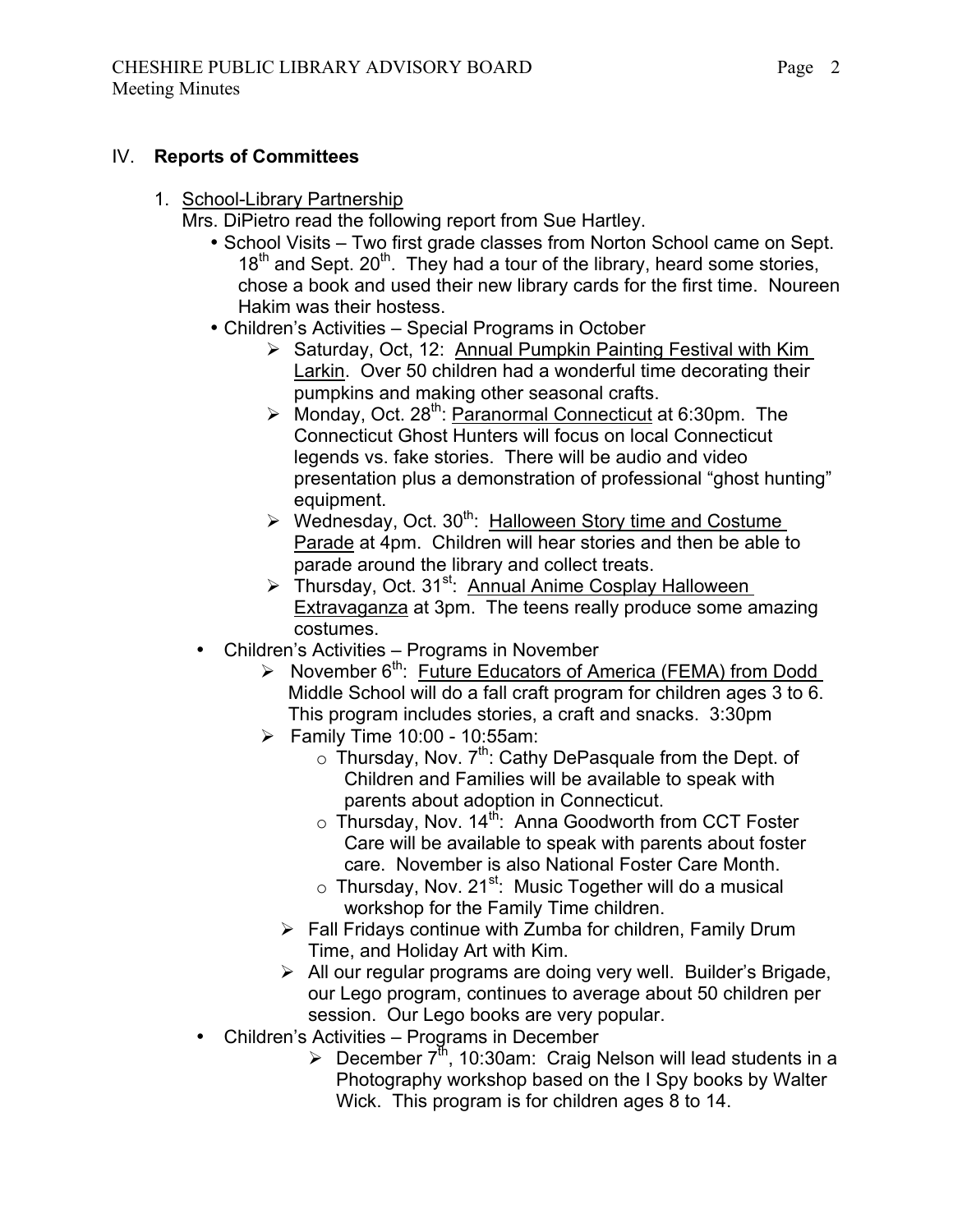- $\geq$  December 28<sup>th</sup>, 10:30am: Larry Hunt will present a Masque demonstration. I saw this in September and it was amazing. More retails to follow.
- Several people have asked me for more programs on Saturday mornings. I am going to work on having some more Saturday programs for younger children in 2014.
- 2. Funding Resources (Mr. Wilson)

No report.

#### V. **Communications**

Mrs. DiPietro received numerous ACLB emails.

## VI. **Report of the Chair –** Carol DiPietro

- Mrs. DiPietro and Mrs. Burkey will be attending the ACLB Trustee Leadership Conference this Friday, Oct.  $25<sup>th</sup>$ , at the University of Hartford.
- The Republic American reported the Middlebury Library re-opened after a major renovation. One of their fundraisers involved selling bricks.
- The Friends Book Sale is this week. Friend's members may attend preview night on Wednesday, Oct. 23<sup>rd</sup>. The sale will be Thursday, Oct.  $24^{th}$  – Saturday, Oct. 26<sup>th</sup>.

#### VII. **Report of the Library Director –** Ramona Burkey

See attached report.

### **Technology**

The library's network and wireless were upgraded in early October. Our network rack now has its own secure, locked and air-conditioned room. Patrons have reported improvements in network performance. Our consortium plans on migrating to the new software system ("Sierra" from Innovative Interfaces, Inc.) by the end of April 2014. The new software will have federated services. There is no increase in cost for the new software.

#### **Programs and Services**

Circulation has been up for three months in a row: +4.8% in July; +0.5% in August, and +1.8% in September. Two-thirds of our loans are now done at our selfcheckout machines. Mrs. Burkey shared a statistical report for  $1<sup>st</sup>$  Quarter Fiscal Year 2014. Mrs. Burkey also discussed two other services available to library patrons: a) Zinio - where you can download magazines at no charge; and b) IndieFlix – where you can stream independent films.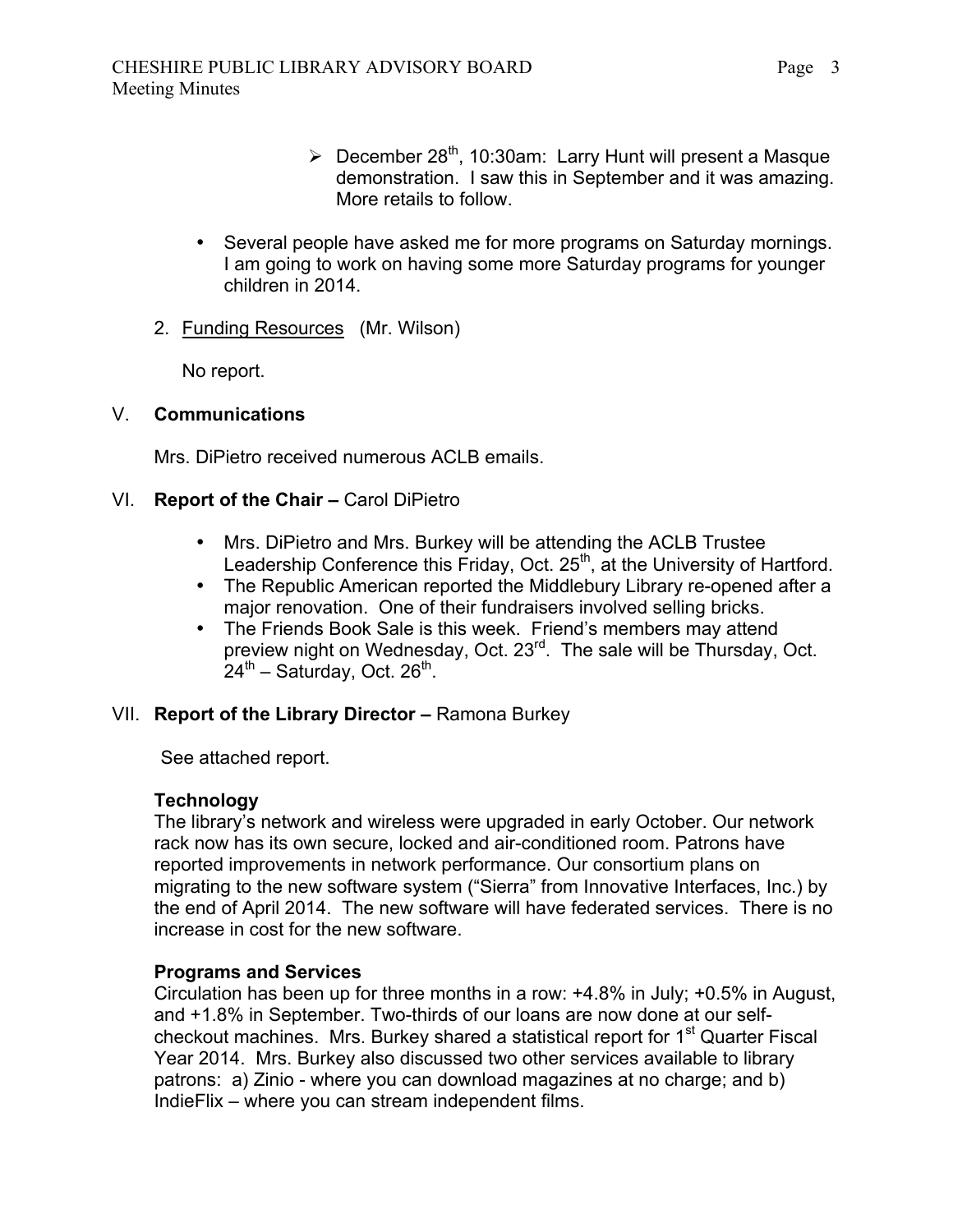*Upcoming events (more programs, info and registration at <i>cheshirelibrary.org*):

- Friends of the Library Semi-Annual Book Sale: Thursday 10/24 Saturday 10/26. Preview Night (for current Friends members only; memberships can be purchased at the door) on Wednesday 10/23.
- "Your Paranormal Connecticut": Monday 10/28 at 6:30 p.m. Ages 10 and up.
- Movie Matinee Tuesday 10/29 at 1:00: "Field of Dreams"
- "Finding Your Immigrant Ancestors" Tuesday 10/29 at 7:00 p.m.
- Halloween Storytime & Costume Parade–Wed. 10/30 at 4p.m. (Ages 8 and under)
- Zumba for Kids Friday 11/1 at 10:00 a.m. (ages  $3-6$ )
- "Lincoln, the Gettysburg Address, and the Transformation of the Civil War" Monday 11/4 at 7:00p.m.
- Fall Read-Aloud with the Dodd Future Educators of America–Wed.11/6 at 3:30pm.
- Cheshire Reads: One Book, One Town Author Visit (Laura Harrington, *Alice Bliss*) – Thursday 11/7 at 7:00 p.m.
- "Remembering Vietnam: The Siege of Khe Sanh" Tuesday 11/12 at 7:00 p.m.
- "Lyme Disease in Connecticut: Epidemiology and Control"–Tues. 11/19 at 7 p.m.
- This year's Library Supporter Appreciation reception will be held on Wednesday, October 30 at 6:00 p.m. in the Mary Baldwin Room. Please RSVP to Ramona Burkey by 10/28.
- The library will be closed on Monday, November 11 for Veterans Day.

## **Personnel**

Maria Poirier Brandriff, Assistant Director, will be retiring this November, after 36 years of service to the library. Please join us for a reception on **Monday, November 18 at 4:00 p.m.** in the Mary Baldwin Room, where we will honor her accomplishments. At the Showcase on Sunday, Oct.  $10<sup>th</sup>$ , Tanya Anisimova dedicated the performance to Ms. Brandriff. Mr. Falvey suggested putting information in the newspaper about Ms. Brandriff's long service to the Cheshire Public Library.

Mrs. DiPietro asked if a replacement for Ms. Brandriff was hired yet. Mrs. Burkey is revising the job description so the position be an administrative position, allowing the person to provide building coverage. If approved, there would be a slight increase in pay grade. The position is a part-time position. Currently Ms. Brandriff is very involved in adult programming. Ms. Burkey would like the position to be more involved with marketing, outreach and social media, and have other librarians handle adult programming.

# **Financial**

#### **Buildings and Grounds**

Our annual canine bedbug inspection revealed no evidence of pests.

#### **Policies and Planning**